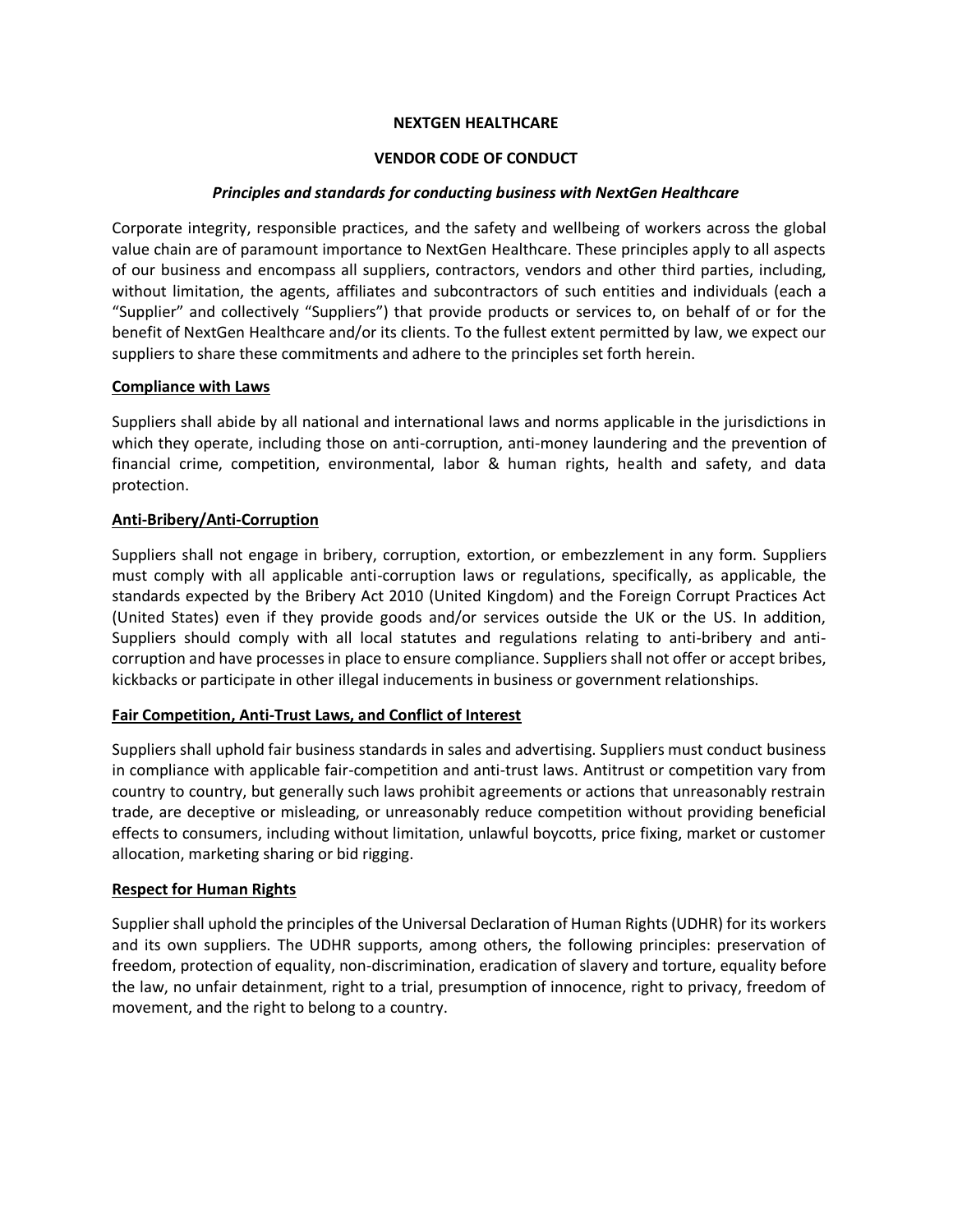### **No Discrimination, Abuse, or Harassment**

Suppliers shall not discriminate in hiring, compensation, training, advancement or promotion, termination, retirement, or any other employment practice based on race, color, national origin, gender, gender identity, sexual orientation, military status, religion, age, marital or pregnancy status, disability, or any other characteristic other than the worker's ability to perform the job. Supplier shall treat workers with respect and dignity. Supplier shall not subject workers to corporal punishment, or physical, verbal, sexual, or psychological abuse or harassment. Supplier must not condone or tolerate such behavior by its partners.

# **Overall Labor Principles**

Suppliers should have working conditions that meet the standards of the International Labor Organization (ILO) and international human rights, which include but are not limited to the UDHR.

# **Child Labor Avoidance**

Suppliers will uphold the ILO Convention 138 on the Minimum Age, and Convention 182 on the Elimination of the Worst Forms of Child Labor. Suppliers will ensure that no underage labor has been used in the production or distribution of goods and/or services. We do support the use of legitimate student, workplace apprentice or internship programs, in compliance with all applicable laws and regulations.

# **Wages, Benefits and Working Hours**

Suppliers shall pay workers at least the minimum wage required by applicable laws or regulations and provide all mandated benefits. Suppliers shall pay workers in a timely manner and clearly convey the basis on which workers are paid. Suppliers will ensure working hours comply with national laws and standards and should not expect workers to work more than the statutory hours set out in relevant working time legislation or other national legal limits.

# **Freedom of Association and Collective Bargaining**

Suppliers shall respect, and shall not interfere with, the right of workers to decide whether to lawfully associate with groups of their choice, including the right to form or join trade unions and to engage in collective bargaining, as permitted by law.

# **Health and Safety**

NextGen Healthcare is committed to providing a safe work environment and promoting the health and well-being of our associates. Supplier will likewise create and maintain a safe work environment that promotes the health and safety of its personnel. Supplier shall protect workers from physical hazards and provide appropriate controls and procedures to mitigate health and safety risks.

#### **Environment**

NextGen Healthcare prefers to work with Suppliers that share its commitment to environmental sustainability. NextGen Healthcare encourages Suppliers to operate in an environmentally responsible manner and to commit to reducing the environmental impact of their operations, including by implementing appropriate conservation measures and waste and risk management systems.